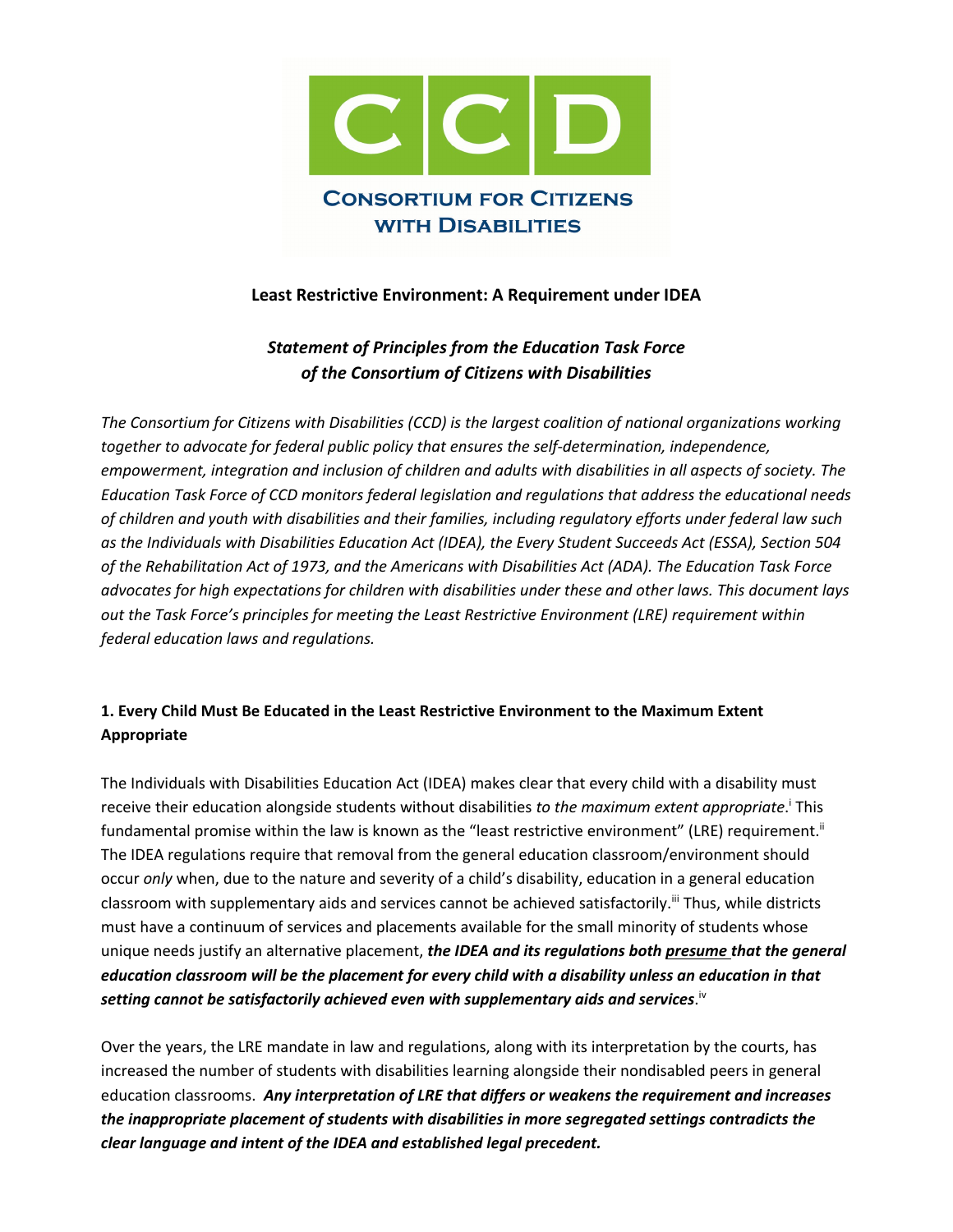## **2. General Education Classrooms Are the Least Restrictive Environment for the Vast Majority of Students**

Students with disabilities are general education students first. Any student receiving specialized services (e.g., students with disabilities, low-income students, English Learners) is first and foremost a student in the general education system.<sup>v</sup>

School districts must ensure that children with disabilities are educated with nondisabled students to the maximum extent appropriate during the school day.<sup>vi</sup> Students with disabilities must be provided with appropriate services and supports in the general education classroom before schools may consider more restrictive, segregated placements. Educators must be provided with the supports they need to be able to include students with disabilities appropriately in their classrooms. Needed adaptations, modifications, and accommodations must be provided to maximize the potential for success in the general education setting, in classrooms and also in extracurricular activities taking place in the school.<sup>vii</sup> LRE acknowledges that it may not always be appropriate for every child to be educated in the general education classroom for the entire day. However, courts have historically held that where a full-time placement in general education cannot be achieved satisfactorily, a school district must still ensure that the child is educated with nondisabled peers to the maximum extent appropriate.<sup>viii</sup> Additionally, even if a student may demonstrate academic progress in a segregated setting, the child is not required to remain there, but instead can be included in the general education classroom and should be provided the supports they need to make progress there.<sup>ix</sup>

# **3. Least Restrictive Environment and Education in the General Education Classroom Offer Benefits for All Students**

When LRE requirements are met, students with disabilities participate to a greater extent in -- and receive the benefits of -- learning in general education classrooms. Research overwhelmingly shows that providing students with disabilities an education in the general education classroom has clear academic, social, and behavioral benefits for students with disabilities and their peers without disabilities.<sup>x</sup> Specifically:

- Research funded through the U.S. Department of Education shows that students who spend most of their time in general education classrooms "are closer to grade level in their reading and math abilities, and have higher test scores in those same areas" than students who spend more time in segregated settings."xi
- Students with disabilities who are educated alongside students without disabilities experience fewer disciplinary incidents,<sup>xii</sup> and better outcomes related to graduation,<sup>xiii</sup> employment and postsecondary education. xiv
- Students without disabilities also benefit from the inclusion of students with disabilities in their classrooms: they make positive academic gains in math and reading when they are taught in settings with students with disabilities, $x^N$  are offered enhanced learning opportunities, $x^{Ni}$  and benefit from social relationships with students with disabilities.<sup>xvii</sup>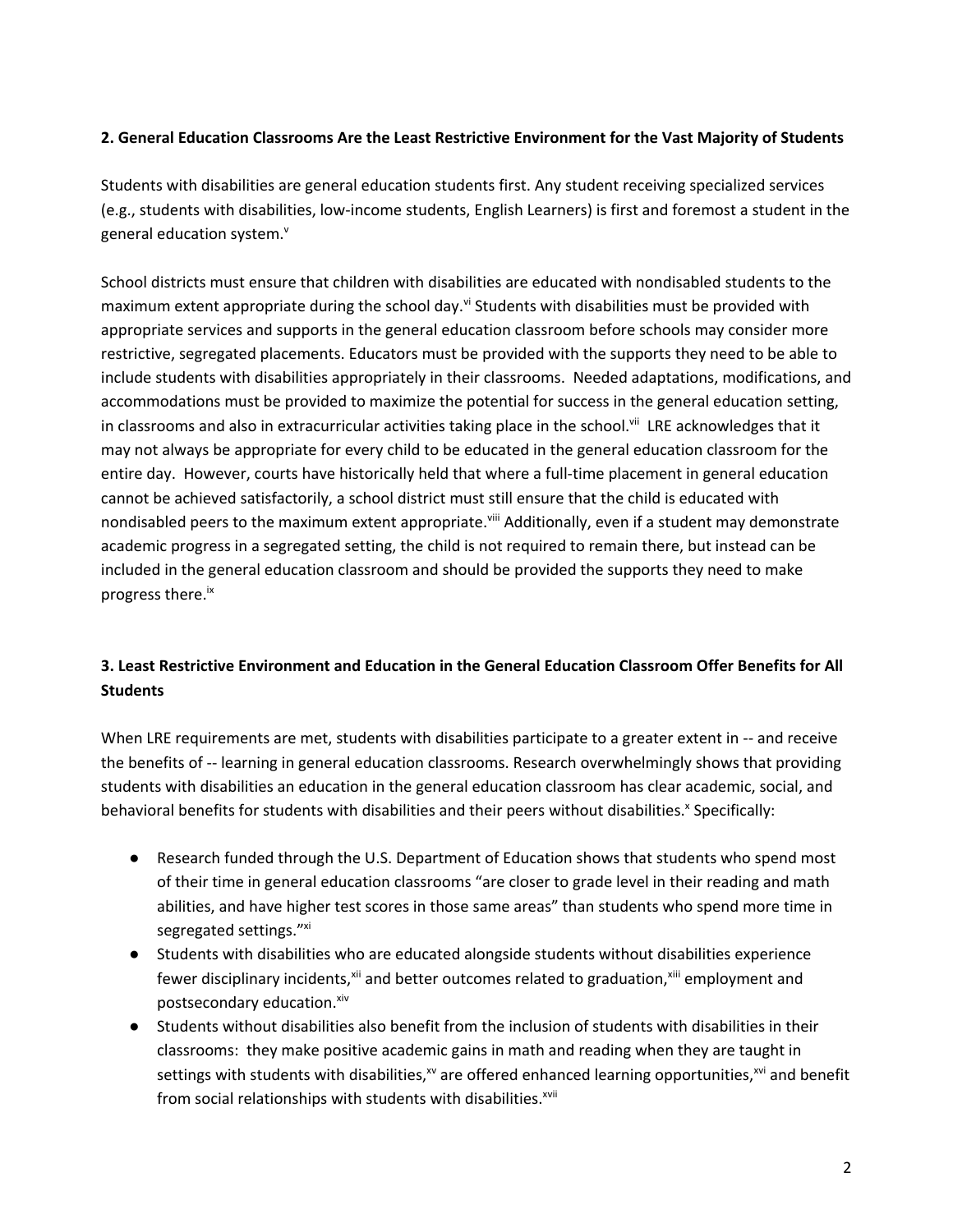Federal law and regulations are clear that children with disabilities have a right to be educated in general education settings alongside their nondisabled peers to the maximum extent appropriate. To overcome the presumption that a child should be in a general education setting requires evidence that the student's education -- even after supplementary aids and services are provided in the general education classroom - cannot be achieved satisfactorily there. After almost 45 years of families, people with disabilities, and disability advocates working to expand and enhance the inclusion of children with disabilities in general education settings, it is imperative that federal policy continue to reinforce and advance the true purpose of LRE.

### **Statutory and Regulatory Language**

### *20 U.S. Code § 1412 (5) Least restrictive environment*

*(A) In general -- To the maximum extent appropriate, children with disabilities, including children in public or private institutions or other care facilities, are educated with children who are not disabled, and special classes, separate schooling, or other removal of children with disabilities from the regular educational environment occurs only when the nature or severity of the disability of a child is such that education in regular classes with the use of supplementary aids and services cannot be achieved satisfactorily.*

#### *Sec. 300.114 LRE requirements*

*(a) General.*

*(1) Except as provided in §300.324(d)(2) (regarding children with disabilities in adult prisons), the State must have in effect policies and procedures to ensure that public agencies in the State meet the LRE requirements of this section and §§300.115 through 300.120.*

*(2) Each public agency must ensure that—*

*(i) To the maximum extent appropriate, children with disabilities, including children in public or private institutions or other care facilities, are educated with children who are nondisabled; and (ii) Special classes, separate schooling, or other removal of children with disabilities from the regular educational environment occurs only if the nature or severity of the disability is such that education in regular classes with the use of supplementary aids and services cannot be achieved satisfactorily.*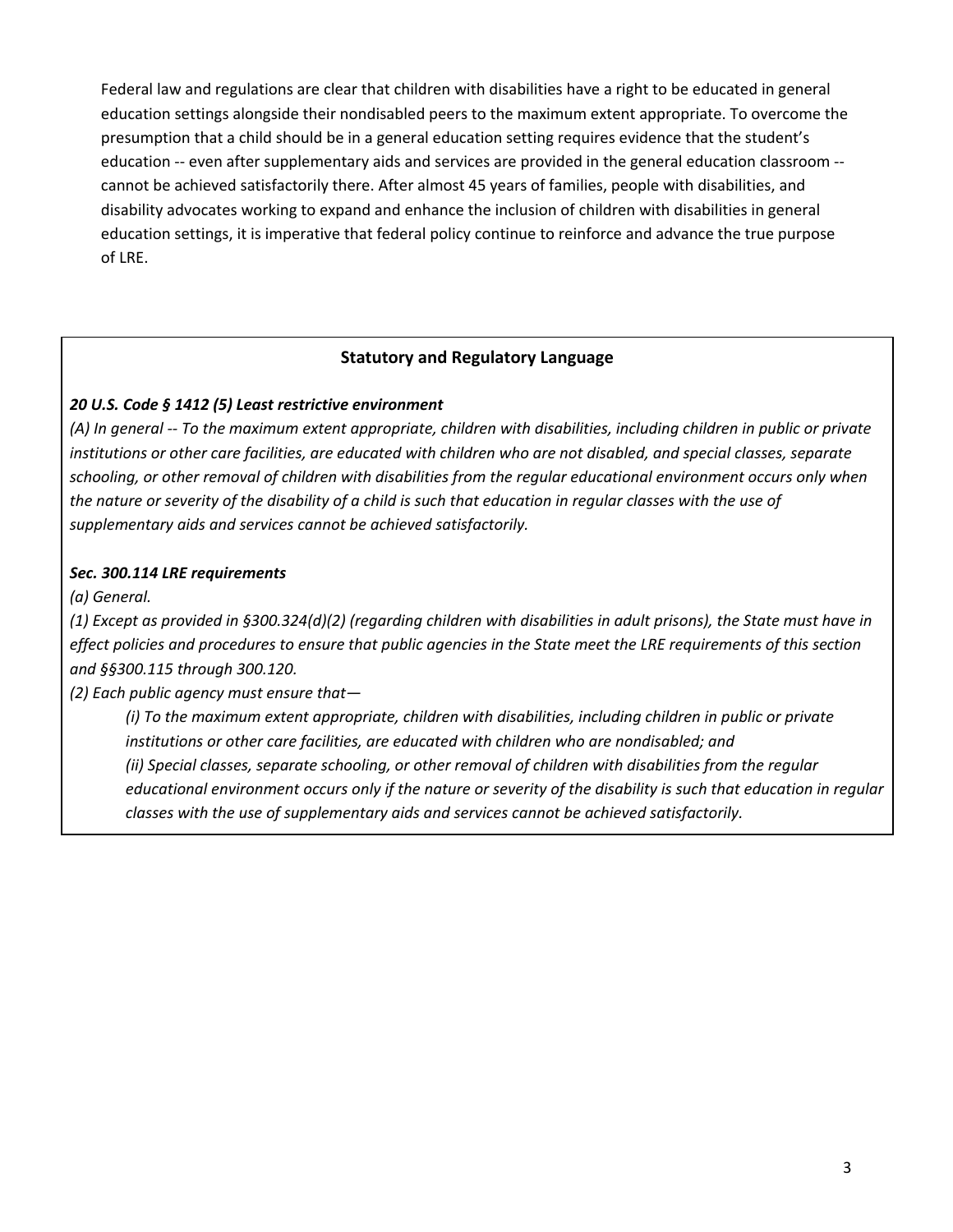- American Association on Intellectual and Developmental Disabilities
- American Civil Liberties Union
- American Dance Therapy Association
- American Foundation for the Blind
- American Music Therapy Association
- American Occupational Therapy Association
- American Physical Therapy Association
- American Psychological Association
- American Speech-Language-Hearing Association
- Assistive Technology Act Programs
- Association of University Centers on Disabilities (AUCD)
- Autism Society of America
- Autistic Self Advocacy Network
- Bazelon Center for Mental Health Law
- Brain Injury Association of America
- Center for Public Representation
- Children and Adults with Attention-Deficit/Hyperactivity Disorder
- Council for Exceptional Children
- Council for Learning Disabilities
- Council of Administrators of Special Education
- Council of Parent Attorneys and Advocates
- Disability Rights Education & Defense Fund (DREDF)
- Division for Early Chlldhood of the Council for Exceptional Children (DEC)
- Division for Learning Disabilities of the Council for Exceptional Children (DLD)
- Higher Education Consortium for Special Education
- Learning Disabilities Association of America
- National Association of Councils on Developmental Disabilities
- National Association of School Psychologists
- National Association of State Directors of Special Education (NASDSE)
- National Center for Learning Disabilities
- National Center for Parent Leadership, Advocacy, and Community Empowerment (National PLACE)
- National Center for Special Education in Charter Schools
- National Disability Rights Network
- National Down Syndrome Congress
- National PTA
- RespectAbility
- School Social Work Association of America

TASH

Teacher Education Division of the Council for Exceptional Children (TED)

The Advocacy Institute

- The Arc of the United States
- Tourette Association of America